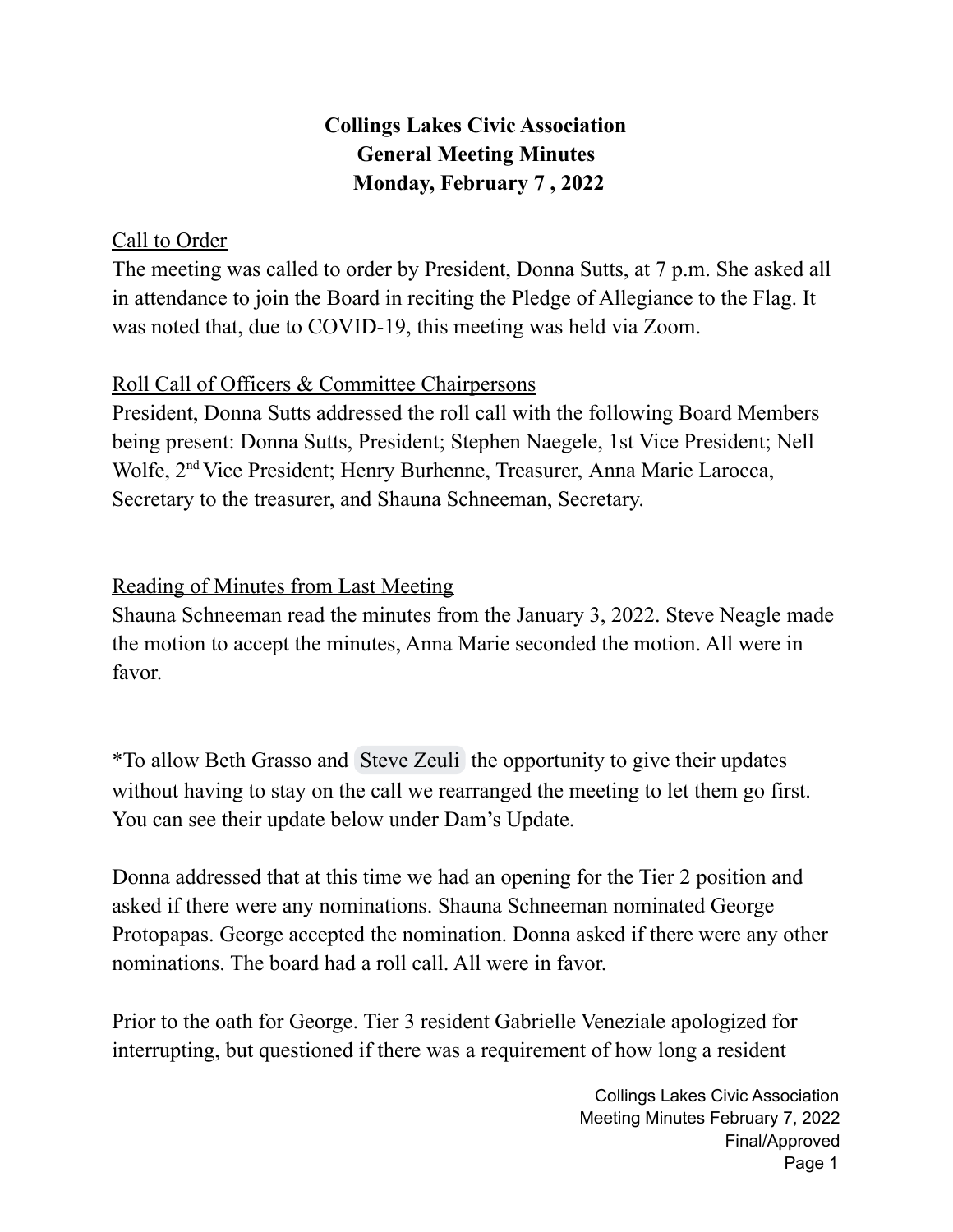should own property prior to being able to be on the board. She noted that in 2017 when she purchased her home she was unable to join the board due said requirement.

Donna asked for clarification. Shauna [Schneeman](mailto:shaunas@collingslakes.org) provided that she had spoke to our lawyer Greg to get the details on what the requirements are for the representatives as the by laws did not make this information clear. Greg provided that the resident just had to be in good standing with Dues in order to be voted onto the board.

Donna asked Gabrielle to clarify where she had heard of this requirement. Gabrielle noted that it was in 2017 at the Collings Lakes school cafeteria. Donna let her know that it was a completely different board at which time was abiding by the bylaws. However since the court order we now abide by the court order's laws which is what could have provided that change. Donna thanked her for asking.

George Protopapas was sworn in and inducted onto the board.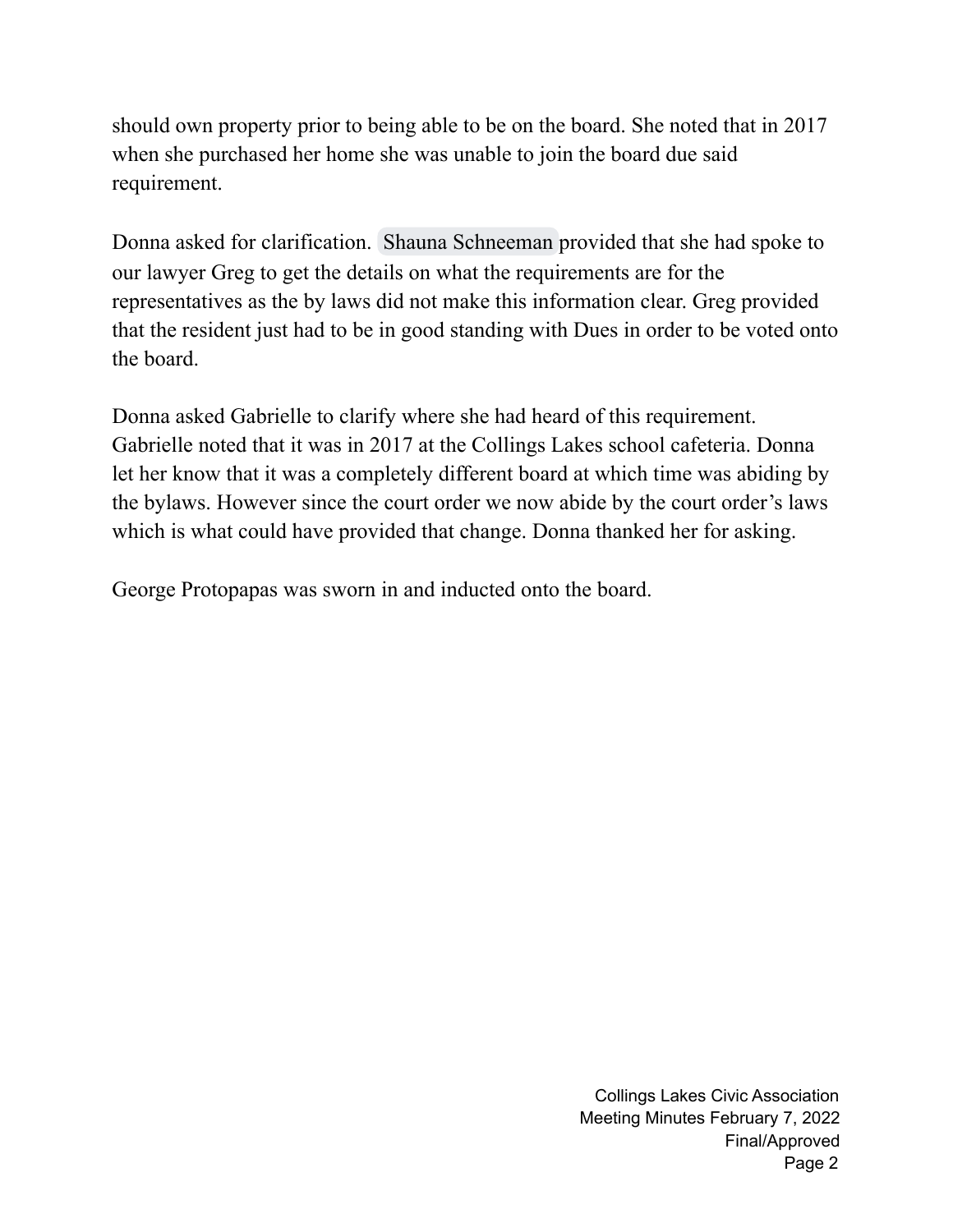## Accounts Receivable Report

The Accounts Receivable Report was presented by Annamarie who stated, through January 2022, the reports are as follows:

| 2020 Special<br>Assessment  | \$42.85      |
|-----------------------------|--------------|
| Late Fees                   | \$3,701.36   |
| <b>Legal Fees Collected</b> | \$11,223.60  |
| New Resident Set-Up<br>Fee  | \$150.00     |
| Tier 2 Association Fee      | \$28,227.33  |
| Tier 3 Association Fee      | \$3,705.55   |
| Tier 1 Association Fee      | \$5,652.03   |
| Tier 1 Dam Fee              | \$23,811.76  |
| Tier 2 Dam Fee              | \$109,294.65 |
| Tier 3 Dam Fee              | \$14,355.88  |
| Prepayments                 | \$2,138.83   |
|                             |              |

| <b>Total Income</b> | \$203,210.16 |
|---------------------|--------------|
|---------------------|--------------|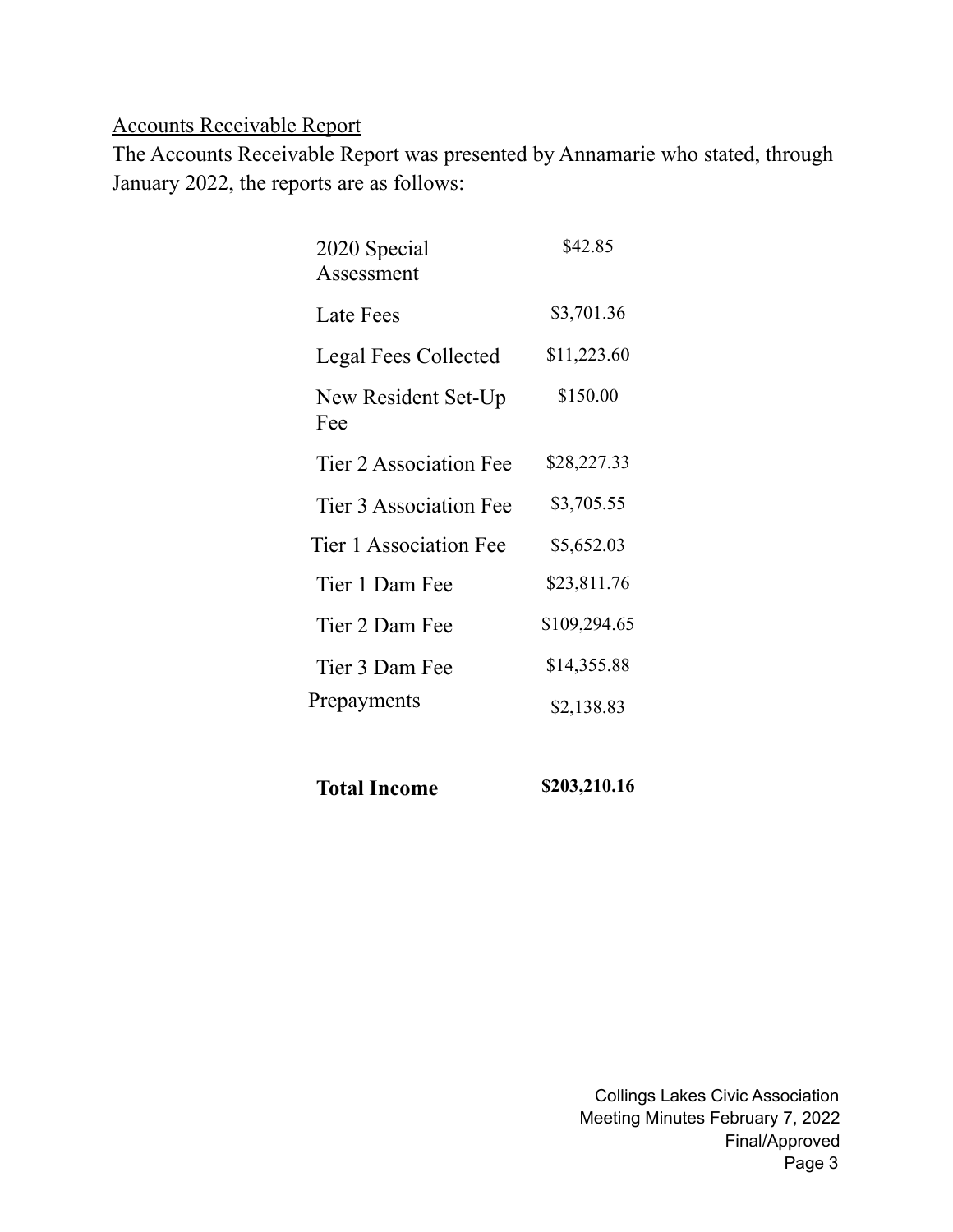#### Treasurer's Report/ Bills for Approval

Henry Burhene did not have the report of expenses prepared for the meeting, as he is still learning his new role as treasurer, this report was provided after the meeting to be added to the minutes

|                        | <b>Total</b> | \$1,159.94                 |
|------------------------|--------------|----------------------------|
| Zoom                   | \$15.98      | <b>Zoom Meeting</b>        |
| QuickBooks             | \$50.00      | <b>Bookkeeping Program</b> |
| <b>Office Supplies</b> | \$271.71     | Ink, Envelopes, Stamps     |
| Passarella Smarra CPA  | \$100.00     | <b>Accounting Services</b> |
| Pennoni                | \$722.25     | Engineer                   |

Henry Burhene had these bills for approval which was provided at the public meeting.

Passarella-Samara, Our accountant \$100 for preparing the 1099 and 1096. Penoni 745.22 for Geo Technical service.

Donna asked if there was a dollar amount that was required for asking for approval. Steve, Lynn, and Donna all answered that they weren't sure what the amount was that didn't need approval. Henry asked if we could vote on these and within the next month find out what was voted on as the amount that would not need approval.

Henry put in the motion, Steve Neagele seconded. A roll call vote was performed and all were in favor.

Henry presented the Treasurer's Report as of the date of the meeting. The account balances were as follows: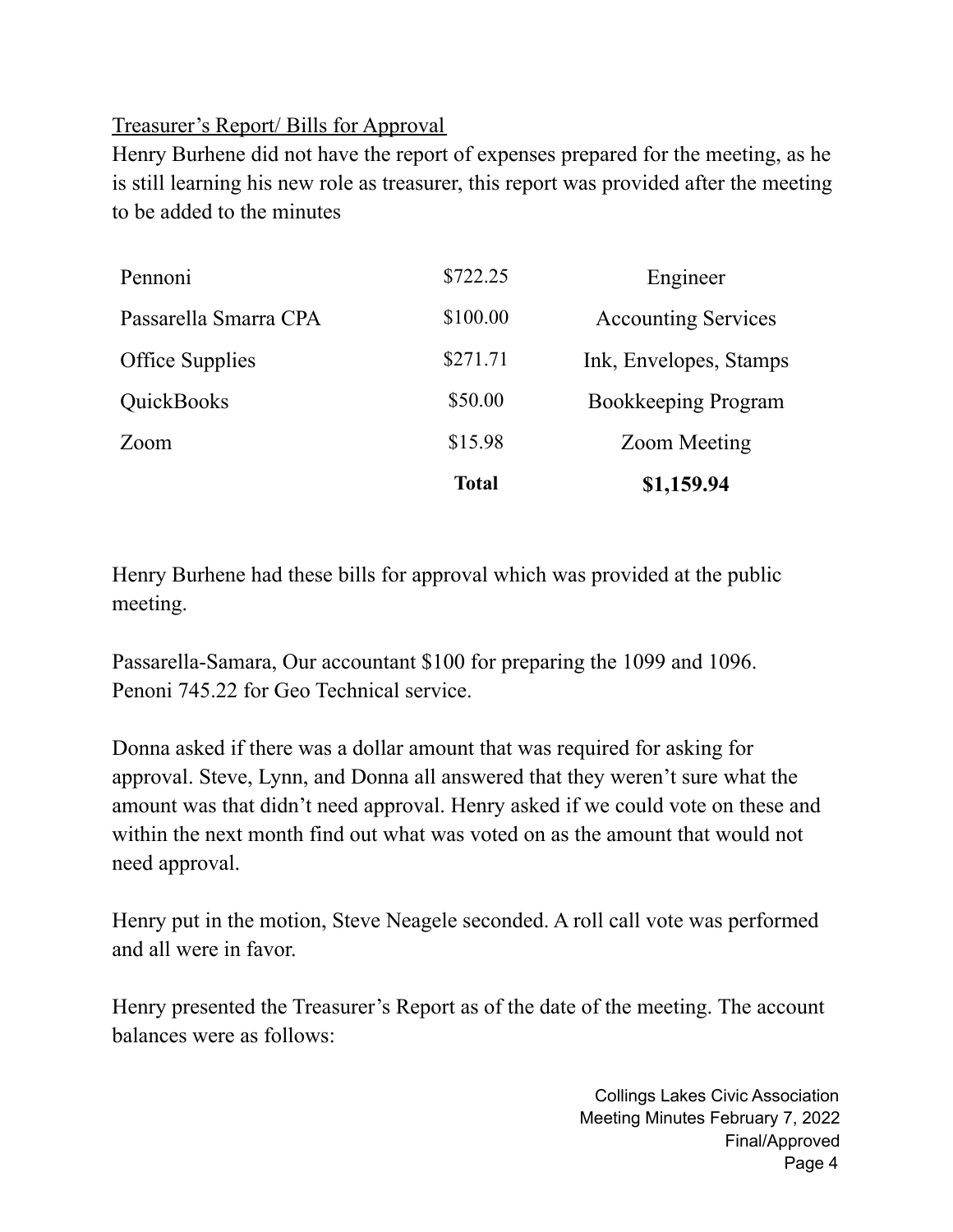| Total                     | \$647,904.63 |
|---------------------------|--------------|
| Games of<br>Chance        | \$2,752.05   |
| <b>Money Market</b>       | \$80,125     |
| Dams                      | \$379,152.45 |
| Checking<br>(LibertyBell) | \$184,672.96 |
| Petty Cash                | \$1,201.24   |

#### Dams Update

Beth came on to give an update. She notes that her and Henry were available for a meeting with Verizon to discuss the relocation of the Verizon lines at the Dam. The goal was to keep the cost as low as possible. She notes that she was organizing the efforts of the contractor and Verizon to discuss options for the relocation. She said she will have an update for us in a few days on the progress of that.

She notes that the current plan is to move the poles and the lines to the upstream side of the dam. There is the concern that with the lines being moved they would be laid onto the ground within a pole. So they are looking further into this option and they are being very careful as it is the only connection that Collings Lakes has to Verizon service.

Donna asked if the payment was accepted. Henry and Beth noted that Verizon is in receipt of the check for the pole movement.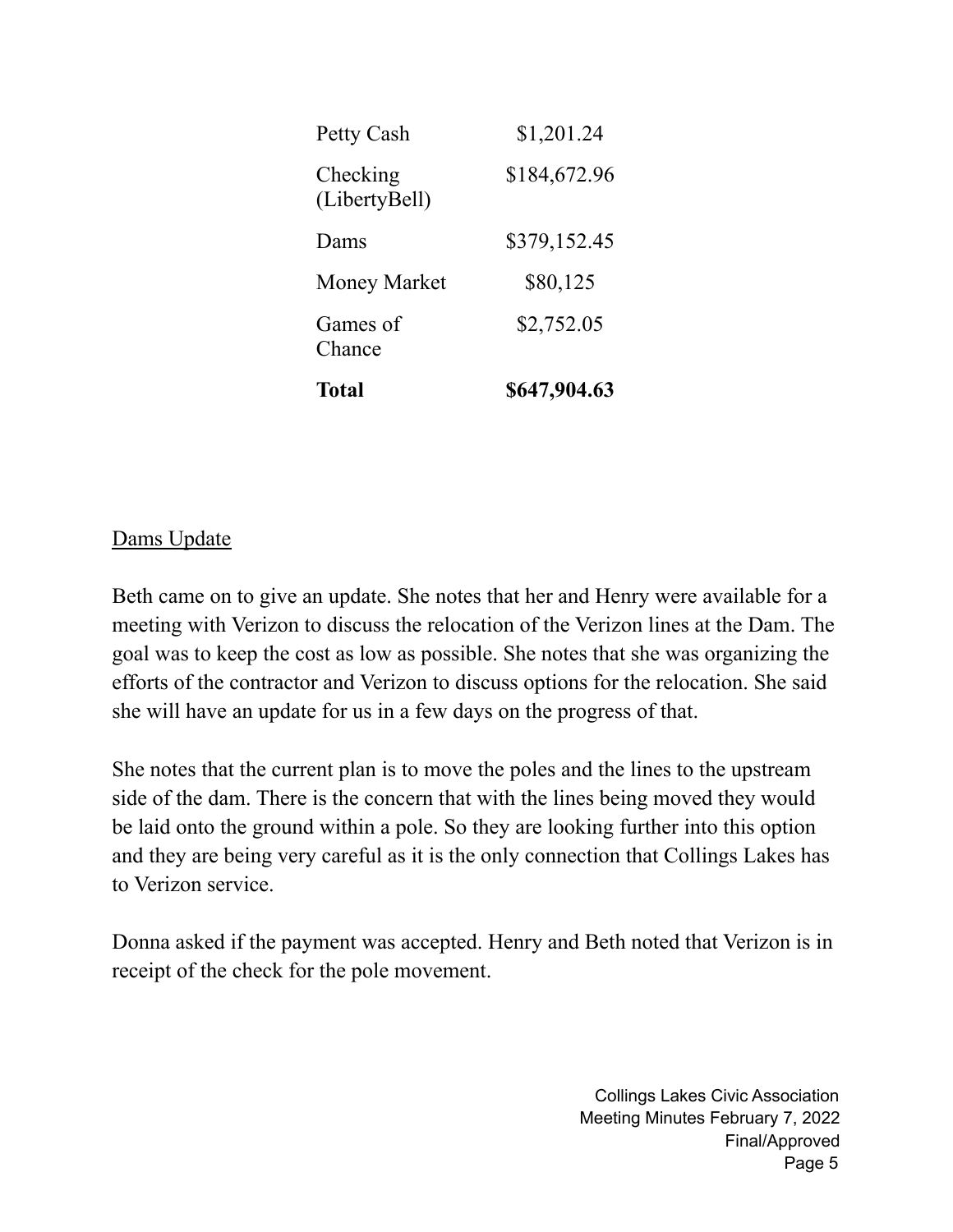Donna then asked if this process is holding the contractor up. Beth noted that the contractor is being held up by the permitting process, which is what she was going to be giving us an update on next.

Beth went on to discuss the easements that are required to get the permits. She noted she is working with a surveyor to get the survey and easement process hopefully done at no cost. Beth did note that the association has the rights to certain property based on waterline. She was noting that her interpretation for this information should not be held the same as a lawyers she is just providing the information. She noted that the original plans did have a Robin's lake that was never built. She notes the area was never converted. She goes on to say that the dams were established prior to the subdivision so she would like to have us talk with a lawyer on what the rights are.

She notes that in the worst case scenario we will have to get a construction and maintenance easement from the homeowners for those properties to which we have plans to place an articulated block. She believes that it will be necessary for us to get these easements.

Donna then asked what the next step would be. It was noted that Greg, our lawyer, would be our next step to get the easement process started. Beth let us know she would contact Greg on our behalf for this.

Beth explained again that these easements are holding up the construction at this time. They are working with Dams Safety and Pinelands permits on this

[Steve](mailto:szeuli@rdzeuli.com) Zeuli came on to provide that his long lead items are awaiting a delivery date.

Annamarie came on to ask if the lines for Verizon can be lifted up instead of laid down. The answer was that there was not enough slack so this would require splicing which was what they were trying to avoid to cut cost.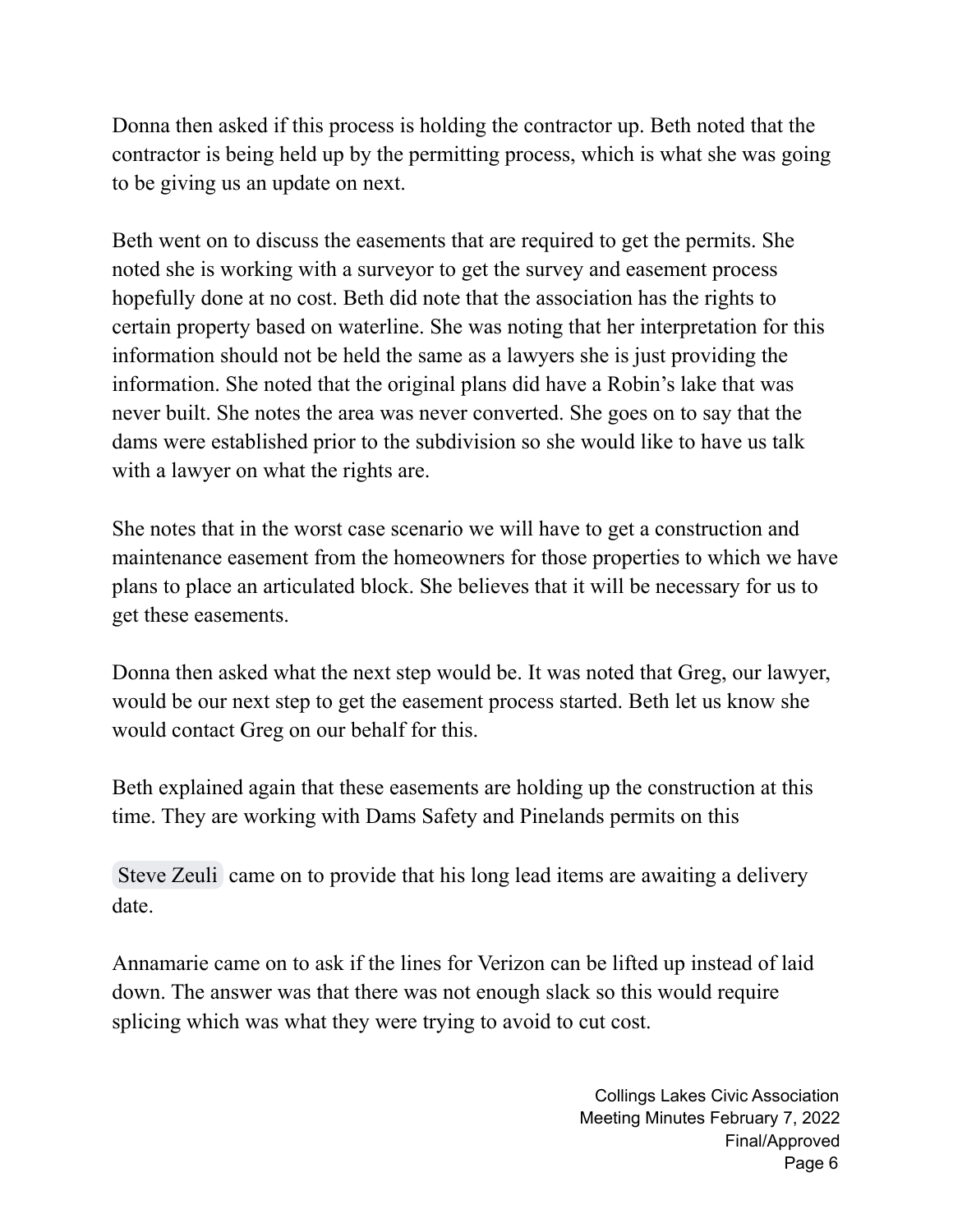Resident Barbara Hehre came on to ask if the easements were not obtained what would be the outcome. Beth noted that it would be a matter of updating the design. Beth assured Barbara that there has yet to be an issue regarding these permissions as we have not asked the home owners yet about this. Henry noted that he believes the E. Collings Dr. home we are referring to may be bank owned. Barbara just noted she hasn't had a lake in a long time and she is frustrated that there are already issues. Beth explained that there was some due diligence so far before getting to this which is why it is now a conversation. Barbara noted she was happy with the answers.

Lynn Veneziale came on to note that the E. Collings Dr. house was sold on sheriff sale in November and the home is being renovated. She notes that this property is not on the lake, it is on the other side of the dam which is a stream. She wanted to correct that previous statement that it was bank owned. She then noted that with sheriff sales the deed takes much longer to be posted then with a traditional sale so it will likely not be uploaded yet to the public records. Henry thanks Lynn for this information.

#### Committee Reports

## Grounds

Larry Adair who offered to take on the basketball court lights. Larry updated that the lights will be fixed by February 9th. Larry also provided the information for the event for a man named George who is turning 101 and is a WWII veteran. There is a group hoping to acknowledge George with a birthday drive by while he sits in his front yard. This event is taking place in hammonton. The event will be February 19th at 12pm. He noted that the event will start on Mt. Carmel parking lot. Larry hopes he can get some volunteers out to be a part of the event. Steven Neagle offered to get this information posted on our website and facebook page.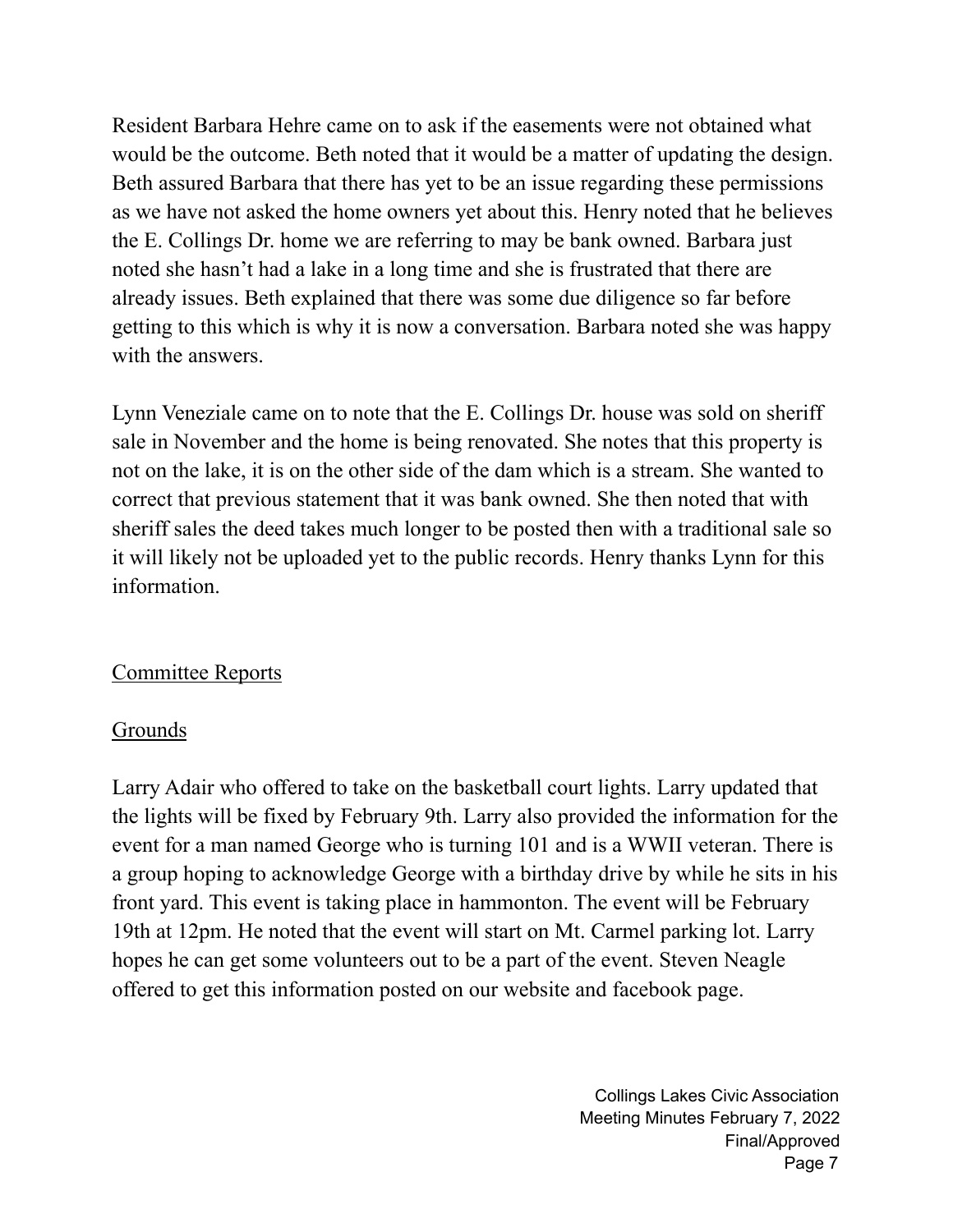Shauna Schneeman, who had taken on the grounds committee, nominated George Protopapas to take over the grounds as she felt he would be better suited for the position. She also noted he needed a job now that he was on the board.

#### Welcoming Committee

[Katherine](mailto:Plantikat@gmail.com) Nodolski came on. She didn't have any updates as we are not going to be doing any door-to-door welcomes until March. Due to Covid and Weather. Katherine would like to volunteer for the Earth day event.

#### Fundraising/Elections

[AnnaMarie](mailto:alarocca@collingslakes.org) LaRocca provided an update that she is working on some fundraising for the Earth day event and for another Custard stand event come spring time. She asked that she would love volunteers to help.

Donna asked what the flower sale would look like since April 30th is after Easter which is our usual flower sale time. Annamarie said she was going to be looking more into the options we will have from local garden centers and go from there.

#### President's Report

Donna noted that she previously discussed the Green Day event on April 30th.

Donna also let the board know there would be a meeting with our lawyer, Greg on April 18th.

She noted it was a busy month working on the easements.

#### Old Business

No Old Business to discuss

New Business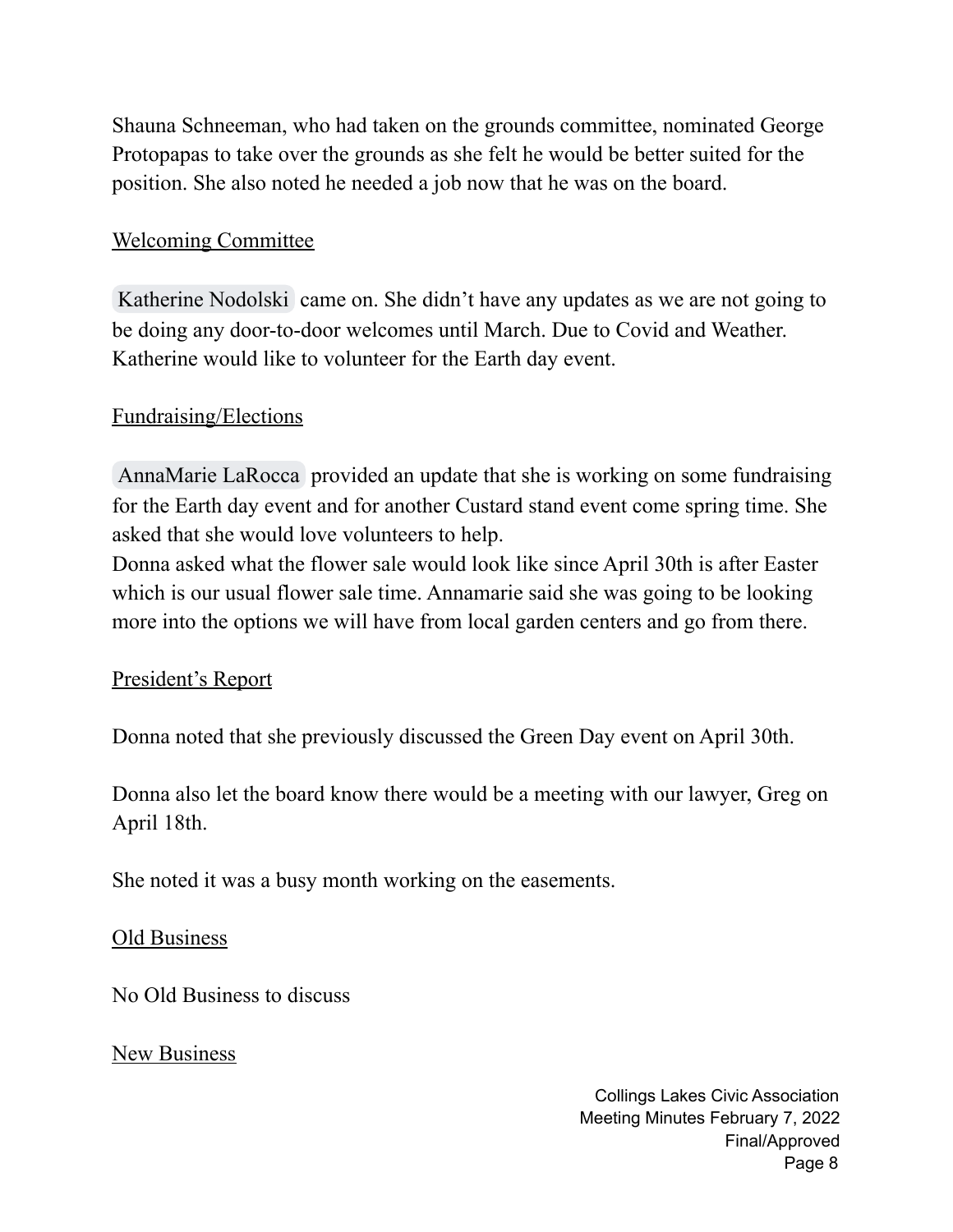Donna Sutt provided that Folsom would like to use the first beach for a community day. They already have looked into Pineland Adventures for Canoe rides. ACUA will be coming to discuss rainwater collections, Ducks unlimited and Food Trucks.

Donna noted she is awaiting a response from Pineland Adventures regarding their insurances, she also asked that someone reach out to our insurance about the boat rides. She also wanted to talk about having a lifeguard on duty for this event.

10-3 April 30, 2022, Folsom plans on doing all the advertising for the event. She said that other environmental services would be welcome to join the event.

Donna opened the floor for questions.

Donna and Annamarie discussed food truck options. Annamarie also brought up having the plant sale and the 50/50 on the day of the event.

Tier one resident Kyle Smith came on to suggest checking insurance and if there were going to be permits required. Donna noted that Greg, the folsom mayor, plans on taking on the permits if they are needed. Kyle also suggested portable toilets for the event.

Donna asked if there was a motion to approve. Nell made a motion to approve. Steve Neagle seconded the motion. A roll call vote was performed and all were in favor.

Donna asked George if the lifeguard stands could be painted for the event. George said he would work on it.

Trustee Reports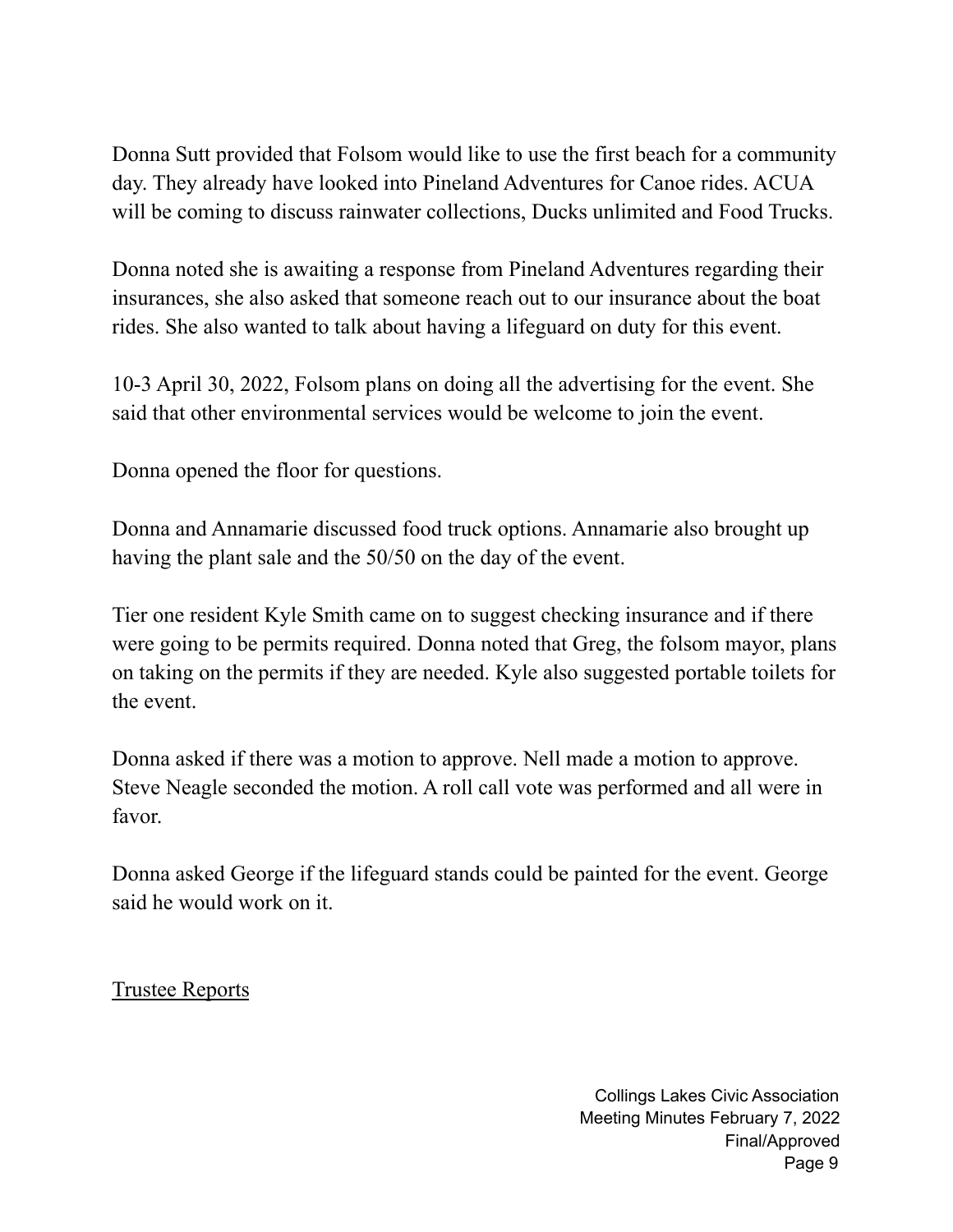- Stephen Naegele Provided that the website is up to date. He noted that the shop on the website has been pulled. He also provided he will get george an email within the next two days so he has a collings lakes email. Steve updated that Annamarie and Henry were also granted online bank access so they can perform their duties.
- Shauna Schneeman Shauna asked what the update was on the flag for the first beach. Nell noted it was ordered but it is on backorder.

Shauna also nominated George for grounds, Annamarie seconded the nomination. George took on the grounds at this time. (this information was also noted in the grounds report)

- Donna Sutts nothing to report.
- Nell Woulfe Nothing to report.
- Anna Marie Lorocca Wanted to discuss the storage bins on the beaches. She felt these are not aesthetically pleasing and thought we could discuss options to clean them up to make our community look better. It was noted we weren't sure if the board owned them. The discussion going forward included ideas around moving the storage containers or removing them. It was decided that we would move the discussion after we get more information.

Resident Babara Herera was concerned that vandalism would be an issue if they were moved to the basketball courts.

Rene Simon came on to suggest that we don't spend money on something that is free. She noted that a previous board was supposed to paint them, but it didn't happen.

George Protopapas offered to paint them as a donation to try and make them look better.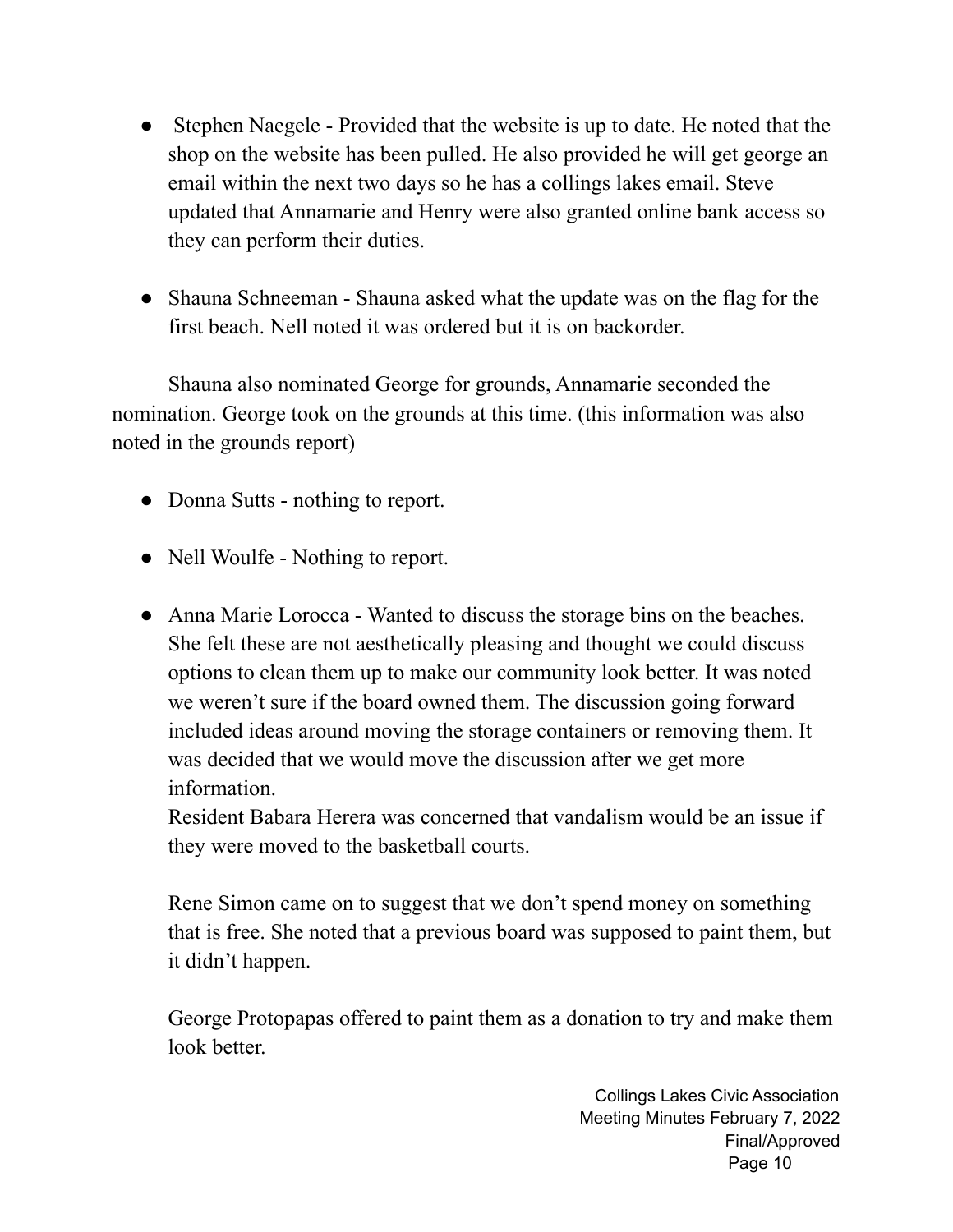The board decided to have more of a discussion later about this.

During this discussion Donna also reminded the board we will need to look into beach tags and lifeguards soon for opening the beaches. Donna did provide that she would look into beach tag companies. She also noted that the previous life guard company used is no longer in business. Donna suggested next month we will discuss this and the days that the lake will be open at the next meeting.

- Henry Burhenne nothing to report.
- George Protopapas Donna welcomed George onto the board. George noted he was excited to get the beaches ready.

#### Open Floor to Members Questions / Comments / Issues.

-Tier 3 resident Gabrielle Veneziale came on to ask the plans for the home that was taken to sheriff sale in December. Gabrielle noted that this information was in the public records at this time that the CLCA obtained the property. Donna noted she was not aware of this. Gabrielle noted that Nick Ninfa was listed on this public document. Donna reiterated she was unaware. Shauna came on to note that she did remember seeing an email regarding this from Ashley (law office) she notes it was in the midst of board transition and believed it was being handled, but wasn't sure who was handling it. She notes that we should have a conversation with Ashley regarding this.

Annamarie suggested getting in touch with Nick Ninfa as he was listed on this document as a community manager for the sale.

Nell came on to ask Lynn Veneziale who was the previous book keeper if she had any knowledge on this. Lynn noted she knew everything about it. Lynn gave the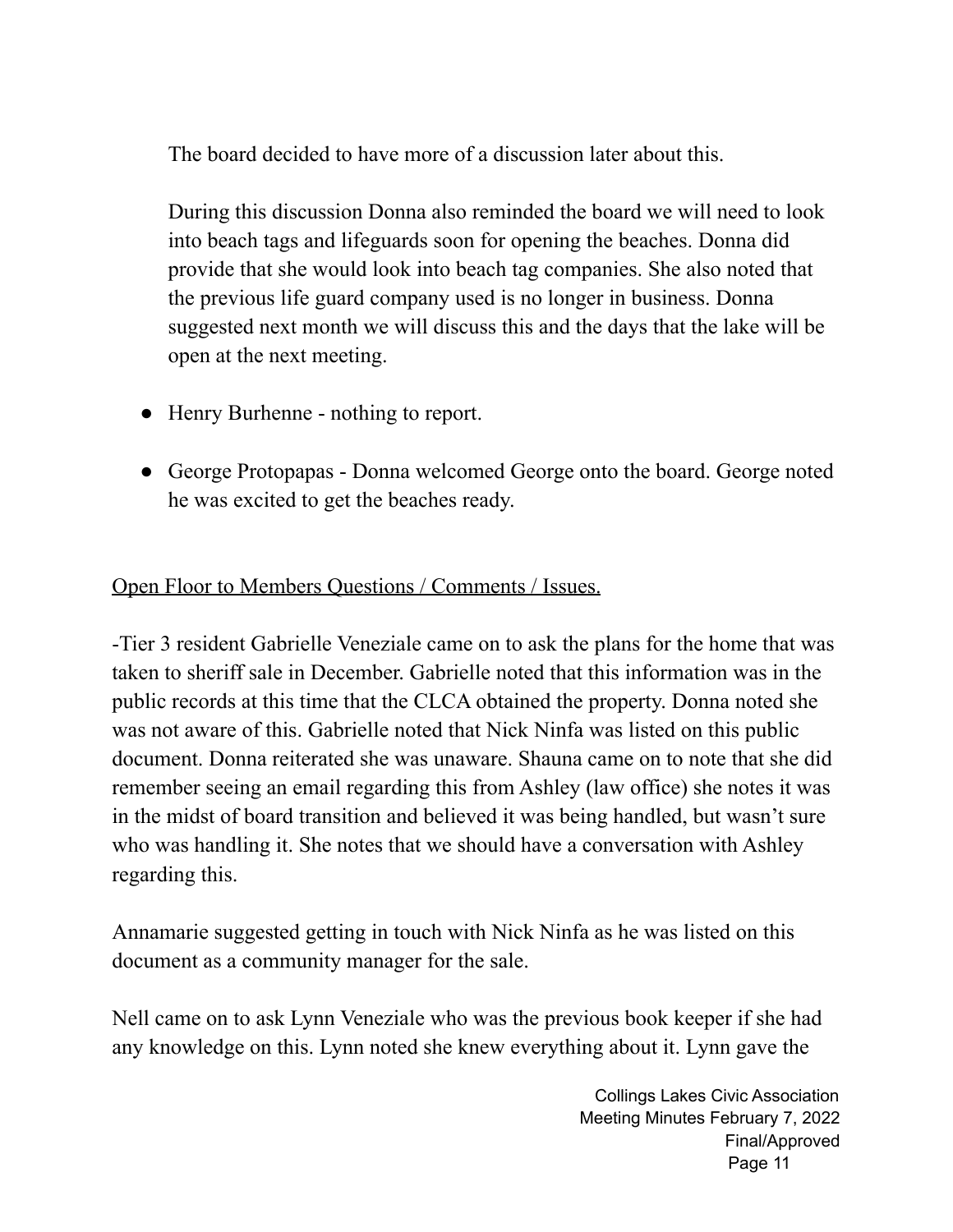history with this resident and noted there was a legal proceeding and the resident was non responsive to each document that was provided to try and make a settlement. She notes this ended in a Sheriff sale and since there was no bid on the property it went back to the CLCA. Lynn explained that it would not have been able to go to sheriff sale with a mortgage when Nell questioned if the CLCA would be responsible.

Henry thanked Gabrielle for bringing this up so we can look into it since the new board was not aware this took place.

Gabrielle asked what the ownership would be.

Henry and Shauna both suggested that we need to discuss this with the law office as they were heading this process with members of the previous board that are no longer able to handle what needs to be addressed.

Donna thanked Gabrielle Veneziale and Lynn Veneziale for bringing this to our attention.

Lynn Veneziale then asked if there was still a 2 signature process for checks. Steve Neagle answered that yes we still have the same parameters set with the bank. Anything above \$999 needed two signatures on a paper check. Lynn Veneziale suggested that the previous treasurer did checks online so she wanted to make sure.

Henry [Burhenne](mailto:hburhenne@collingslakes.org) noted he has been in a month and he plans on learning the role more as treasurer.

During adjournment Shauna provided the information sent from a chat from a resident, Kevin and Tammy. They questioned what we were referring to when we discussed the first and second beach as they are new residents. They also agreed the storage containers were an eye soar. She also asked if CLCA did a summer program. Shauna answered these questions for the resident.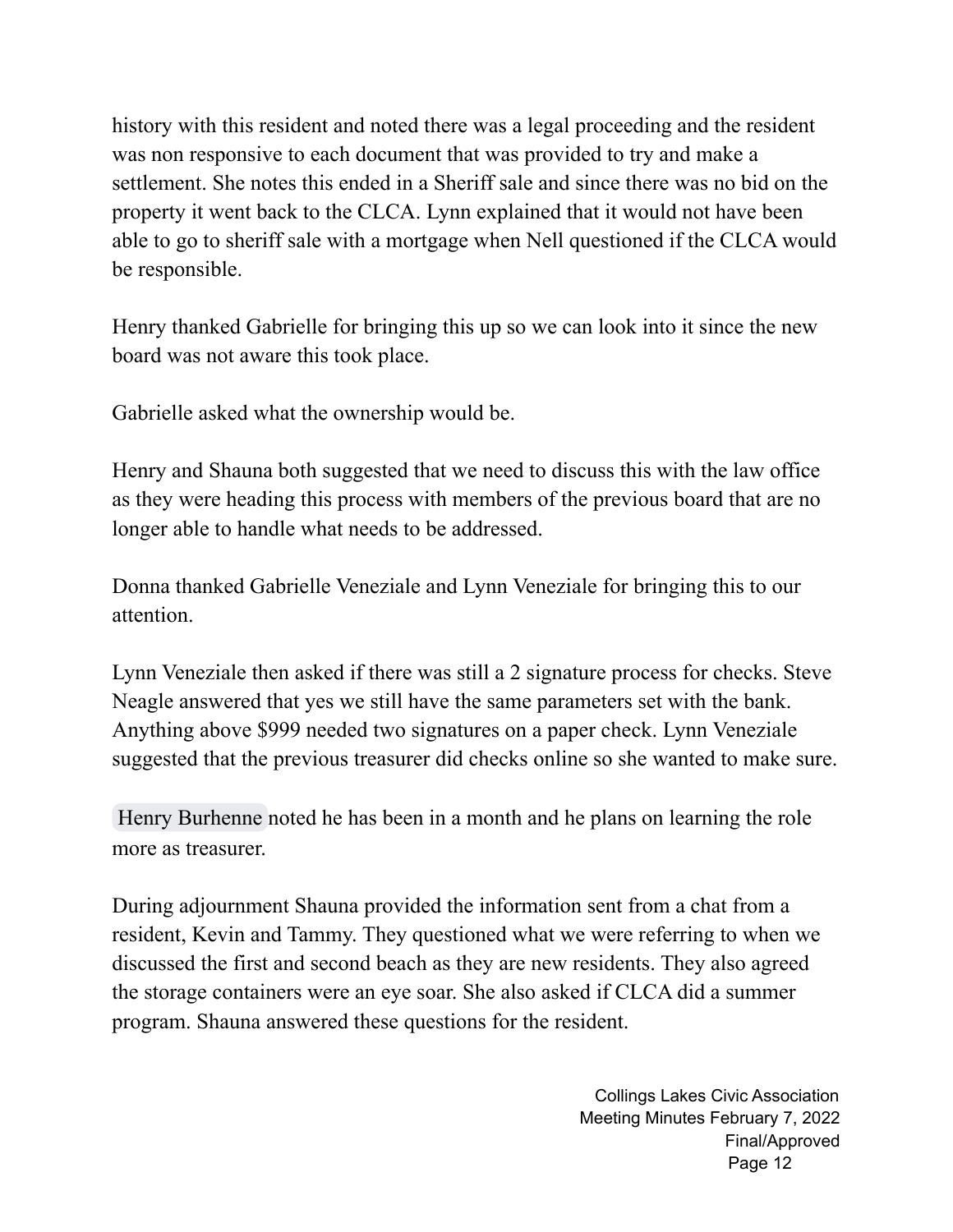#### Adjournment

President Donna Sutts noted the next meeting would take place Monday, March 7, 2022 at 7 p.m., via Zoom. Donna brought up moving in person, Shauna reminded the board we discussed reevaluating this March. She notes that our discussion of March was because we had very high covid numbers in January. She feels that the numbers are much different so it will be a much different discussion in March. There being no further business to discuss, Annamarie made a motion to adjourn, and Shauna seconded. All were in favor. The meeting was adjourned at 8:20pm

# Checking - \$184,672.96

## Games of Chance - \$2,752.05

Petty Cash - \$1,201.24

Dams \$379,152.45

Money Market - \$80,125.93